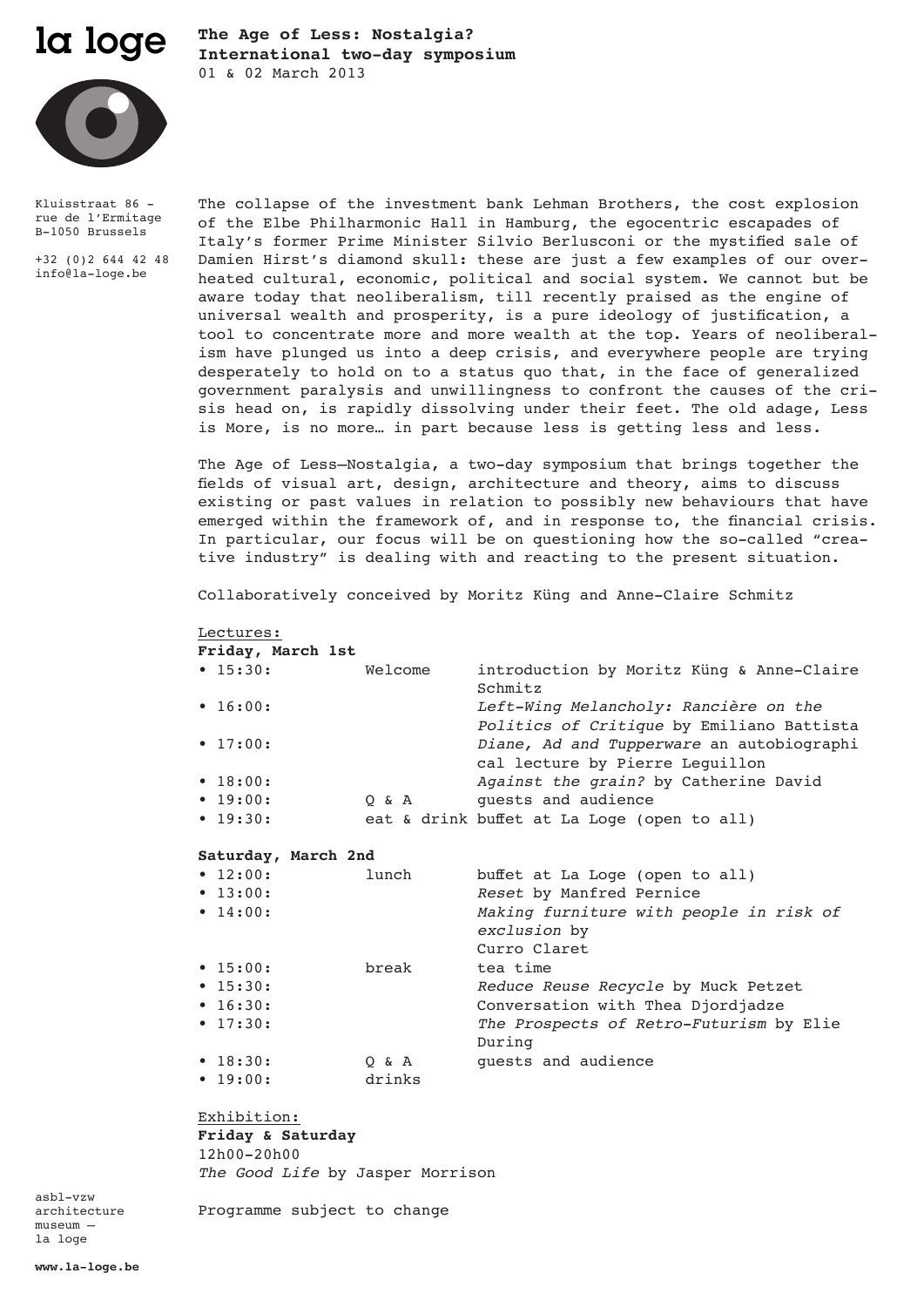# Participants

**Emiliano Battista** (BRA, °1973, lives in Brussels) is an independent researcher and the translator of Jacques Rancière's Althusser's Lesson (Continuum 2011) and Film Fables (Berg 2005), as well as of essays by Jean-Michel Rabaté, Erik Porge, Raoul Vaneigem, and others. He is also the editor, with Vanessa Brito, of Becoming Major/Becoming Minor (Jan van Eyck 2011), a collection of essays on the work of Gilles Deleuze. He was a researcher in the Theory department of the Jan van Eyck Academie, where he led a research project on the role of the aesthetic in Rancière's work, particularly in his polemic with Badiou and Lyotard. He is currently at work on two book projects, with Daan van Golden and Herman Asselberghs, as well as on editing and translating a selection of Rancière interviews.

**Curro Claret** (ES, °1968, lives in Barcelona) is a designer who studied at London's Central Saint Martins College of Art and Design and Barcelona's Escuela Superior de Diseño Elisava, where he's also teaching. He worked both in architecture and design studios as well as on a freelance basis. He collaborated among others with companies or organisations as: Alis, Ayuntamiento de Barcelona, Balvi, Barcelona Tecnología, Camper, COAC Colegio Oficial de Arquitectos de Cataluña, Massimo Dutti, Fad, Formica, galería H2o, Departament de Medi Ambient Generalitat de Catalunya, Centre d'Art la Panera, and for private commissions. In 2010 he started the furniture collection Taburet 300 in collaboration with Arrels foundation an organization that supports homeless people in chronic stages of exclusion. Since then it has been developed from a few stools on a first step to a recently interior design intervention in a Camper shoe shop of Barcelona. Curro Claret was awarded in 2011 with the second price for 'Best Recycled Product' by the European Association of Plastics Recycling and Recovery Organisations, in 2009 with the Premi Disseny per al Reciclatge, Generalitat de Catalunya.

**Catherine David** (FR, °1954, lives in Paris) – is an art historian and curator. She studied Linguistics and History of Art at the Université de la Sorbonne-Paris III and Ecole du Louvre in Paris. From 1982 to 1990 she was Curator at the Musée national d'art moderne, Centre Georges Pompidou and from 1990 to 1994 at Galerie Nationale du Jeu de Paume, both in Paris, where she organized several monographs and group exhibitions including: Lothar Baumgarten; Reinhard Mucha; Passages de L'Image; Stan Douglas:Monodramas and Television Spots; Desordres; Choreh Feyzdjou; Thomas Hirshorn; Suzanne Lafont; Marcel Broodthaers; Helio Oiticica; Robert Gober;Gilberto Zorio; Jeff Wall and Chantal Ackerman: D'Est, among others. From 1994 to 1997 David served as Artistic Director for documenta X in Kassel, Germany, and from 1998 on is director of the long-term project Contemporary Arab Representations (Beirut/Cairo/Iraqi Equation) produced by Tàpies Foundation in Barcelona and shown in Barcelona / Tapiès Fondation , Berlin / KW and Umëa / Bild Museet . In 2000 she organized The State of Things for Kunst Werke, Berlin. Between 2002 and 2004 David was Director of Witte de With Rotterdam in the Netherlands. In 2004-2005 she was Rudolf Arnim Guest professor at Humboldt University, Berlin. In 2005-2006 she was Fellow at the Wissenschaftskolleg zu Berlin In 2007 she organised the monograph exhibition of Bahman Jalali at Tàpies Fondation in Barcelona and the interdisciplinary event: Di/Visions: Culture and Politics of the Middle East at Haus der Kulturen der Welt in Berlin. In 2008 she received the Bard Award for curatorial excellence in New York. In 2009 she was curator of the ADACH (Abu Dhabi Authority for Culture and Heritage) pavilion at Venice Biennal. In March 2011 She organised Hassan Sharif's exhibition Experiments & Objects 1979-2011 at the ADACH Exhibition hall in Abu Dhabi and has launched the first monographic book on the artist (published by Cantz /ADACH) in Venice Biennale in June 2011. Recently, in 2012, she organised Blind Spot at HKW Berlin, Mutatis Mutandis at Secession, Vienna and Marwan & Abdelrahman Munif : Correspondance 1991-2004 in Beirut.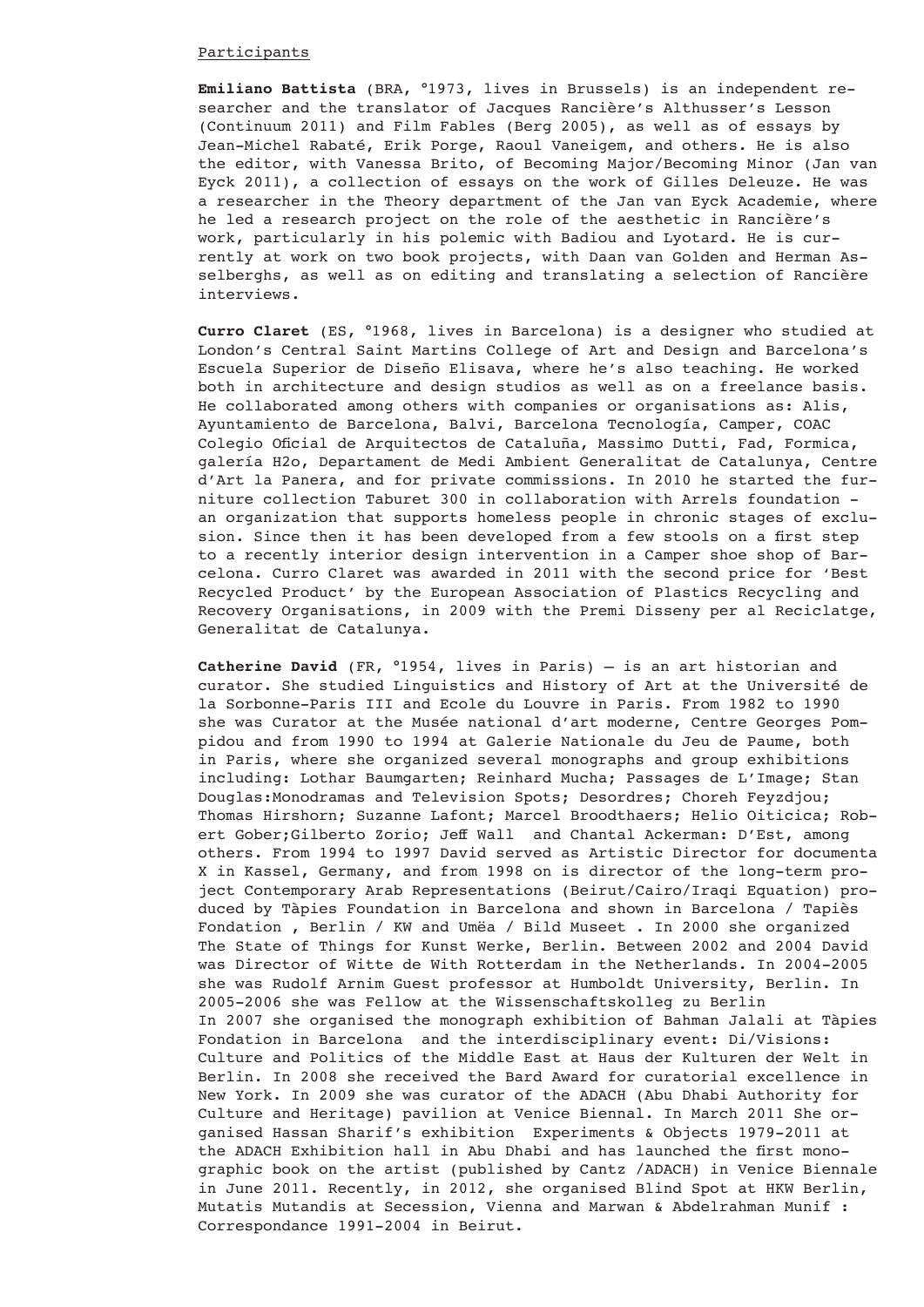**Thea Djordjadze** (GE, °1971, lives in Berlin) – is a sculptor making mainly use of 'poor', perishable or brittle materials such as clay, plaster, ceramic, cardboard or raw wood. She studied at the Academy of Arts in Tbilisi from 1988 to 1993. The academy closed in 1993 due to the Georgian civil war. Djordjadze moved to Amsterdam to study at the Gerrit Rietveld Academy. After a year she moved to Düsseldorf, where she studied at the Staatliche Kunstakademie until 2001. Selected solo exhibitions: Our Full, Malmö Konsthall, Malmö (2013), The Common Guild, Glasgow (2011), westlondonprojects, London (2009-2010), Kunsthalle Basel (2009), Kunstverein Nurnberg (2008). Selected group exhibitions: dOCUMENTA (13), Kassel (2012), Carré d'Art, Musée d'Art Contemporain, Nîmes (2011), Sculpture Centre, New York (2011), Hayward Gallery, London (2010), Centre Georges Pompidou, Paris (2010), Barbican, London (2008), the BB5 - 5th Berlin Biennial for Contemporary Art (2008), Venice Biennale (2003).

**Elie During** (FR, °1972, lives in Paris) – is Associate Professor and Chair of the Philosophy Department at University of Paris – Ouest Nanterre. He also teaches at the École des Beaux-Arts of Paris. His current research focuses on the philosophical implications of the space-time concept, at the crossroad of several fields: aesthetics, metaphysics and philosophy of science. He contributed to the critical edition of Henri Bergson's complete works (Durée et Simultanéité [Duration and Simultaneity], PUF, 2009, and Memory of the Present [Le souvenir du present], PUF, 2012). He is the author of Faux Raccords (Actes Sud, 2010) and of two forthcoming books: Bergson et Einstein: la querelle du temps (PUF, 2013), and Temps flottants (Bayard, 2013). He co-edited several volumes on contemporary art: De l'expérimental dans l'art (Les Presses du Réel, 2009), À quoi pense l'art contemporain ? (Critique, n°759-760, 2010), Qu'est-ce que le curating? (Manuella Editions, 2012, in collaboration with Hans-Ulrich Obrist, Donatien Grau, Dominique Gonzales-Foerster).

**Moritz Küng** (CH, °1961, lives in Barcelona) – is an exhibition curator and book editor working at the intersection between art and architecture. He studied architectural design at the Gerrit Rietveld Academy, Amsterdam and art history at the University in Brussels. He was twice curator of the Belgium pavilion, at the Sao Paulo Art Biennial (2002) and the Venice Architecture Biennial (2008). In 2010 he was a member of the jury for the Golden Lions at the 12th Architecture Biennial in Venice. Most recent projects include solo shows with artists like Peter Downsbrough, Dominique Gonzalez-Foerster, Bas Princen, Cerith Wyn Evans and Heimo Zobernig, and architects like Christian Kerez, David Kohn, Office KGDVS, R&Sie - François Roche and SANAA. Recent group shows are The Umbrella Corner, ProjecteSD, Barcelona (2012-13), The fifth column, Secession, Vienna (2011) or 2 1/2 dimensional: Filmfeaturing Architecture, deSingel, Antwerp (2010).

**Pierre Leguillon** (FR, °1969, lives in Brussels) is an artist, known for his accumulative slide shows, performances and exhibitions dealing with reception and art history. The content of the non-narrative slideshows often possesses a disarming wit and elusiveness. From 1991–1996 he has published as well the 'one page' journal Sommaire. Recent solo exhibitions and performances include: La grande évasion, Musée de la Danse, Rennes (2012); Mamco, Genève (2010), Pierre Leguillon features: Diane Arbus, a Printed Retrospective, 1960–1971, Kadist Art Foundation, Paris ; Centre Régional de la Photographie in Douchy-les-Mines ; Moderna Museet in Malmö ; De Hallen in Haarlem ; CCA in Vilnius and Mercer Union, Toronto (2009–2012), Diaporama/Vestiaire, Musée du Louvre, Paris ; Artists Space, New York et.al (2006-2009); La Promesse de l'écran, Capc, Musée d'Art contemporain, Bordeaux (2008–2010), Non-Happening after Ad Reinhardt, Raven Row, London ; Murray Guy, New York (2011). Recent group exhibitions include: Le Nouveau festival, Centre Pompidou, Paris (2009), Rennes Biennial (2012), I Proclaim, you Proclaim, We Proclaim, Stroom, Den Haag (2012), The Umbrella Corner, ProjecteSD, Barcelona. He is represented in Brussels by Motive Gallery.